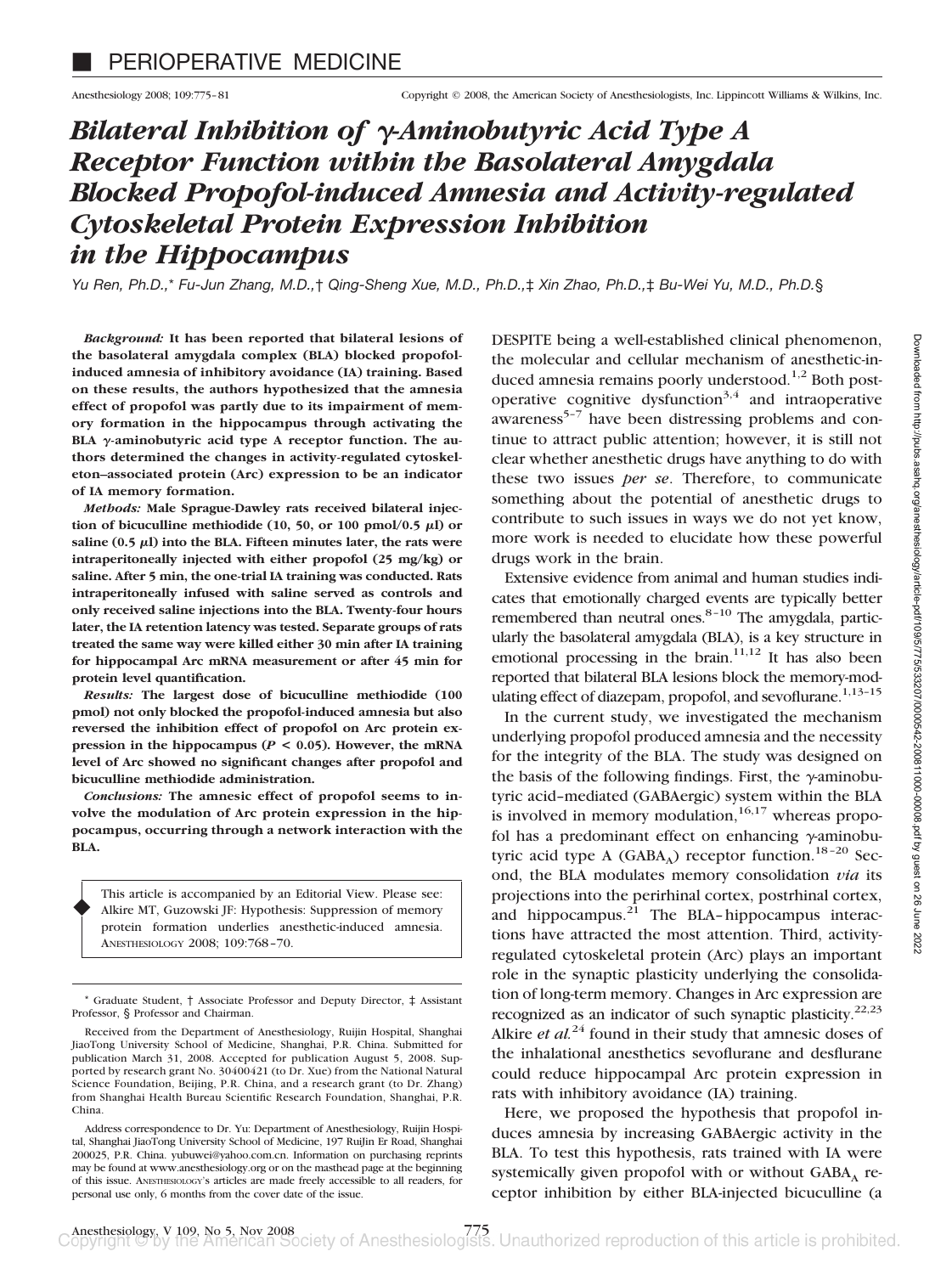competitive  $GABA_A$  receptor antagonist) or saline. Afterward, the long-term memory of IA and Arc expression in the hippocampus were determined at 24 h and 30 or 45 min after training, respectively.

# **Materials and Methods**

## *Animals*

After obtaining Institutional Animal Care and Use Committee approval (Shanghai JiaoTong University School of Medicine, Shanghai, China), 120 male Sprague-Dawley rats (250–280 g on arrival) were obtained from SLAC Laboratory Animal (Shanghai, China). They were housed individually in a temperature-controlled (22°C) colony room, with food and water available *ad libitum*. Animals were maintained throughout the experiments on a 12-h light–dark cycle (lights on at 7:00 AM). Behavioral testing was performed during the light cycle between 9:00 AM and 4:00 PM. Rats were given 1 week to acclimatize to the vivarium before surgery, and behavioral procedures began 7 days after surgery.

## *Surgery*

Rats were anesthetized for surgery with an intraperitoneal injection of 20% chloral hydrate (300 mg/kg). Bilateral guide cannulae (23 gauge) were implanted dorsal to the BLA (coordinates: anteroposterior,  $-2.8$  mm from bregma; mediolateral,  $\pm$  5.0 mm from midline; dorsoventral,  $-6.5$  mm from skull surface; incisor bar,  $-3.3$ mm from interaural line). After 2 days of recovery from surgery, rats were handled daily for 5 days (5 min/day).

## *IA Training*

Rats were bilaterally intra-BLA infused with one of three doses of bicuculline methiodide (BMI; Sigma-Aldrich Corp., St. Louis, MO) (10, 50, or 100 pmol/0.5  $\mu$ l) or saline  $(0.5 \mu l)$  through a 30-gauge microinjection needle extending 2 mm beyond the cannulae. The duration of all  $0.5-\mu l$  infusions was 2 min. The injection needle remained in place for an additional 2 min to maximize diffusion of the solution. Fifteen minutes later, the rats were intraperitoneally injected with either 25 mg/kg propofol (Propofol-Fresenius; Beijing Fresenius Kabi Pharmaceutical Co. Ltd., Beijing, China) or saline. After 5 min, the IA training was conducted. The rat was placed in the illuminated compartment of an IA apparatus (Institute of Biomedical Engineering, Tianjin, China), facing away from the door. It is a trough-shaped alley (15 cm deep, 20 cm wide at the top, and 6.4 cm wide at the floor), with the illuminated compartment 30 cm long and the dark compartment 38 cm long, divided by a retractable door. When the animal turned to face the door, the door was lifted out of the way to reveal the dark–shock compartment. After the rat crossed from the illuminated to the dark compartment of the alley, the

door was then closed, and a single foot shock (0.4 mA for 2 s) was delivered. The appropriate dosage and time interval of propofol used was determined by referring to the research of Alkire *et al.*<sup>1</sup> Rats with saline intraperitoneal injection only received saline infusion into the BLA without using BMI. Thus, the animals were divided into five treatment groups: saline–saline, saline–propofol, BMI 10–propofol, BMI 50–propofol, and BMI 100– propofol. Twenty-four hours after training, the animals were placed again in the lighted compartment of the IA alley. Latency to enter the dark compartment was considered as a measure of memory retention for the aversive stimulus.

Separate groups of rats treated the same way were used in the Arc expression analysis experiments. According to the work of McIntyre *et al.*,<sup>22</sup> the animals were deeply anesthetized with an overdose of chloral hydrate (600 mg/kg intraperitoneally) 30 min after IA training for hippocampus Arc messenger RNA (mRNA) measurement and 45 min for protein level quantification, respectively. After these rats were killed and their brains were removed, the hippocampal tissues were isolated with a spatula and immediately stored in liquid nitrogen.

### *Histology*

After the long-term memory test, all of the rats were anesthetized with an overdose of chloral hydrate (600 mg/kg intraperitoneally). The animals were perfused intracardially with a 0.9% saline solution followed by 4% polyoxymethylene solution. Brains were removed from each animal, placed into a 4% polyoxymethylene solution for 2 h, and then transferred to a 20% sucrose solution overnight. Brains were sectioned into  $40$ - $\mu$ m sections using a freezing microtome and stained with thionin. Brain sections were analyzed under a light microscope to identify the location of cannula placement. Only brains that had needle tracks in the BLA and no lesions in the surrounding BLA tissue were included in the analysis.

# *Real-time Reverse Transcription Polymerase Chain Reaction Quantification*

Total RNA was prepared from the hippocampus tissue using Trizol reagent (Invitrogen Corporation, Carlsbad, CA) according to the manufacturer's instructions. One microgram of total RNA was reversely transcribed to complementary DNA (cDNA). Real-time reverse transcription polymerase chain reaction was conducted on the high-throughput fluorescent quantitative polymerase chain reaction equipment 7900HT (Applied Biosystems, Foster City, CA), and amplification was undertaken by using an SYBR premix ExTaq Kit (TaKaRa Bio Inc., Otsu, Japan). Expression of the target gene was normalized by  $\beta$ -actin levels. The sequences of rat Arc and  $\beta$ -actin polymerase chain reaction primers were designed according to cDNA sequences reported in the GenBank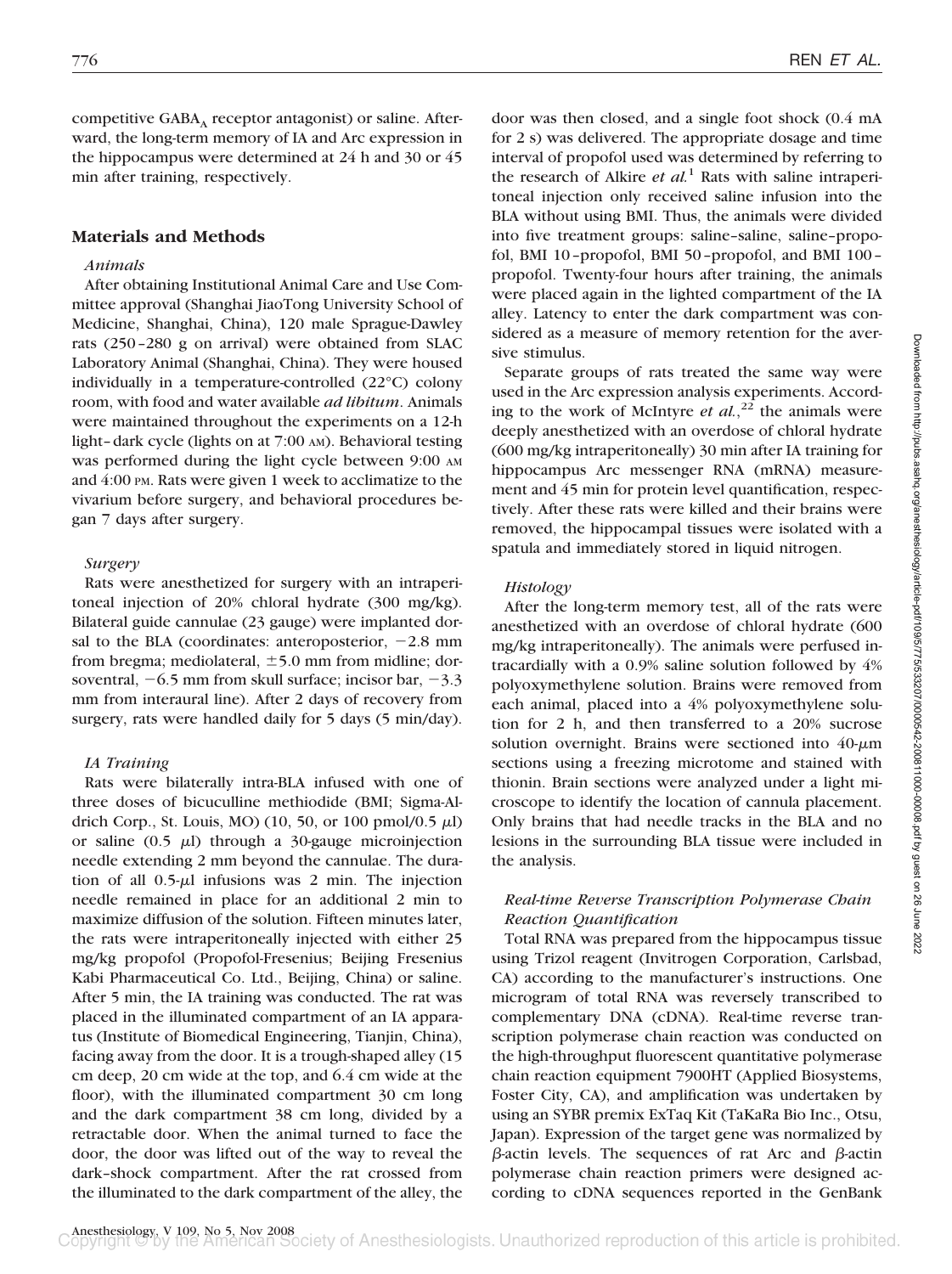database, analyzed using the Primer 3 software (PREMIER Biosoft International, Palo Alto, CA) and synthesized at the DNA Bio Tec (Shanghai, China). Primers sequences used were as follows: sense: 5'- AGGGAGGTCTTCTAC-CGTCT-3' and antisense: 5'-AGTGTAGTCGTAGCCAT-CAGC-3<sup>'</sup> for Arc; sense: 5'-CTCTTCCAGCCTTCCTTC-CT-3<sup>'</sup> and antisense: 5'-TCATCGTACTCCTGCTTGCT-3' for  $\beta$ -actin.

# *Western Blotting*

The tissues were homogenated in a protein extraction reagent containing inhibitors (to 1 ml protein extraction reagent, add 5  $\mu$ l protease inhibitor cocktail, 5  $\mu$ l PMSF, and  $5$   $\mu$ l phosphatase cocktail; Kangchen Bio-Tech, Shanghai, China). Protein concentrations were determined by the Bradford method.

Ten micrograms of protein from each sample was loaded on a 10% SDS-polyacrylamide gel (Bio-Rad Laboratories Inc., Hercules, CA) and transferred onto a polyvinylidene difluoride membrane (Millipore, Billerica, MA) by electroblotting. Membranes were blocked with 5% nonfat milk for 2 h at room temperature and then incubated overnight with 1:200 of primary antibodies (Anti-Arc; Santa Cruz Biotechnology Inc., Santa Cruz, CA) in blocking buffer at 4°C. After washing the blots with Tris-buffered saline with Tween 20 (1  $\times$  Tris-buffered saline containing 0.1% Tween 20), the membranes were incubated with horseradish peroxidase–labeled secondary antibodies (1:1,000, Santa Cruz Biotechnology Inc.). The immunoreactive bands were detected using an enhanced chemiluminescence detection kit (PerkinElmer, Waltham, MA) following the manufacturer's instructions. Afterward, blots were directly reprobed with antibody to glyceraldehyde-3-phosphate dehydrogenase (GAPDH) (1: 10,000; Kangchen Bio-Tech) for control loading. Last, the bands were semiquantified by densitometric analysis with Leica Qwin Fresenius Kabi Pharmaceutical Corp. software (Leica Microsystems Ltd., Heerbrugg, Switzerland).

The cannula location for rats used in the Arc expression analysis experiments was macroscopically detected. After the brains were rapidly removed, a group-blind detector cut the brain along the needle tracks and quickly detected the position of the tracks. The judgment was made based on the depth of the track, the brain tissue structures around the track, and the symmetry of the tracks between the two hemispheres. Only those with needle tracks macroscopically judged to be in the BLA were used for analysis.

#### *Statistical Analysis*

Statistical analysis was performed using the SPSS 11.5 software package (SPSS, Chicago, IL), and the normality of the data were evaluated. All values are given as mean and SD. The data among groups were analyzed by a one-way analysis of variance. Significant values were subsequently verified by Dunnett *post hoc* tests with the



**Fig. 1. Photomicrographs of representative needle tracks terminating in the basolateral amygdala.**

saline–saline group as the "control" category. For all tests, differences were considered significant at the 5% level (*P*  $<$  0.05).

## **Results**

Twenty-eight of the rats were excluded because of the wrong location of the cannula, and another 17 were rejected for being too sedated with propofol to complete the IA training. Figure 1 showed representative needle tracks in the BLA.

As shown in figure 2, animals in the saline–saline group  $(n = 9)$  had a mean retention latency of  $36.22 \pm 25.71$  s. Animals in the saline–propofol group  $(n = 9)$ , BMI 10– propofol group ( $n = 8$ ), and BMI 50–propofol group ( $n =$ 7) had amnesia, with retention latencies of  $11.67 \pm 6.25$ ,  $12.38 \pm 4.24$ , and  $11.71 \pm 8.08$  s, respectively (*P* = 0.009,  $0.014$ , and  $0.015$  *vs.* animals in the saline-saline group, respectively). However, the BMI 100-propofol group ( $n =$ 9) had an average retention latency of  $42.11 \pm 25.47$  s, which was comparable with that of the saline–saline group  $(P = 0.956)$ .

Separate groups of rats were trained in IA, given pretraining drug infusions, and killed either 30 min later for Arc mRNA level measurement or 45 min later for protein level quantification, as described in the Materials and Methods. The rats were divided into three groups. During 25 mg/kg propofol administration, they received saline or 100 pmol BMI intra-BLA injection, respectively. The rats in the control group were injected with saline both intra-BLA and intraperitoneally.

No significant differences were seen among the three groups in the mRNA level of Arc detected by real-time reverse transcription polymerase chain reaction (fig. 3), whereas the protein levels of Arc were remarkably different. As shown in figure 4, propofol remarkably reduced Arc expression when compared with the control group (saline–saline group), whereas BMI admin-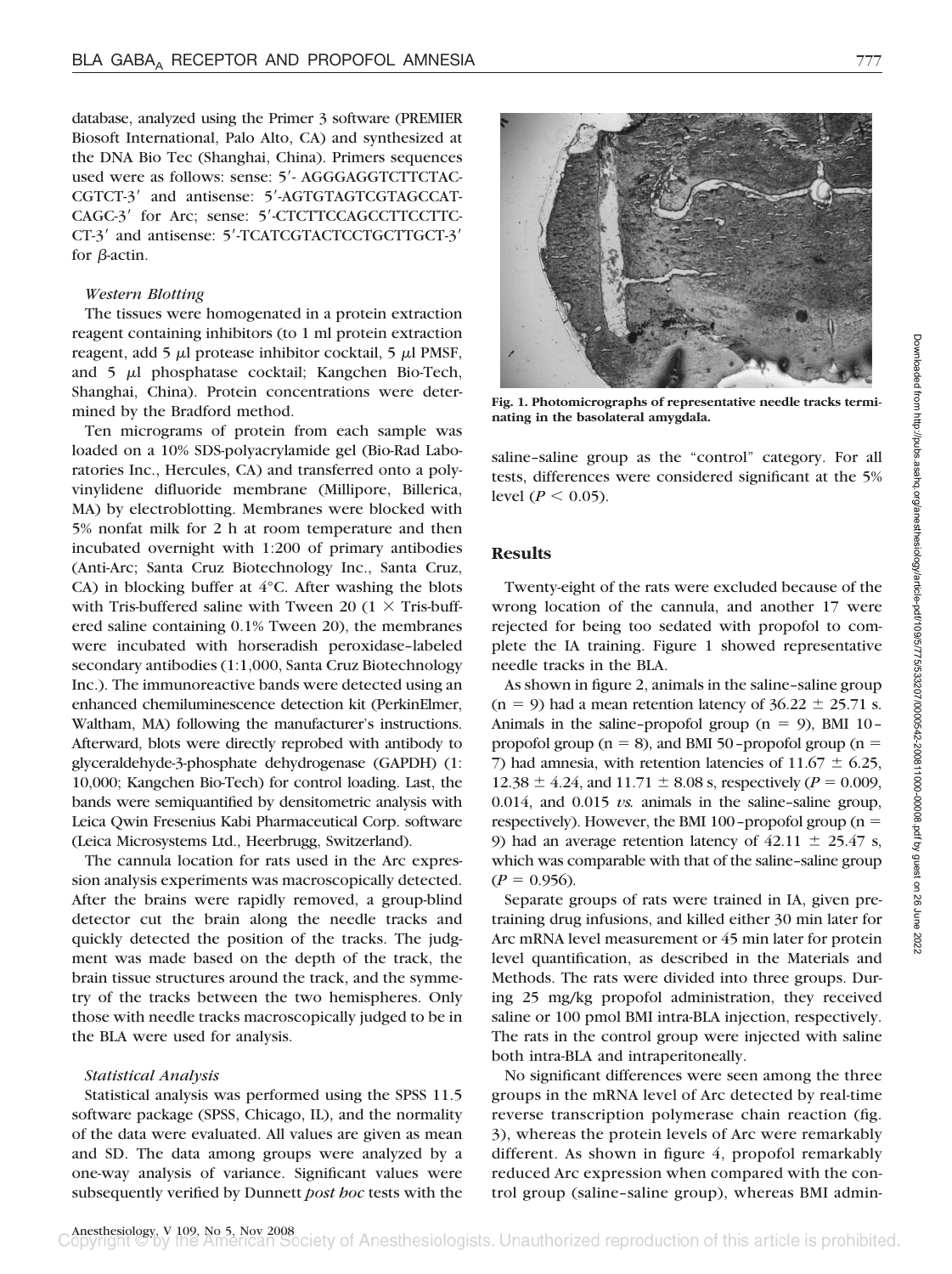

**Fig. 2. Statistical difference of the 24-h inhibitory avoidance memory retention performance was compared among the five** groups. This finding implicated that infusion of the  $\gamma$ -aminobu**tyric acid–mediated antagonist bicuculline methiodide into the basolateral amygdala (BLA) before inhibitory avoidance training reversed the amnesia effect of systemically administration** of propofol in a dose-dependent way.  $S + S =$  rats received saline both intra-BLA and intraperitoneally;  $S + P =$  rats re**ceived saline intra-BLA and 25 mg/kg propofol intraperitone**ally;  $B10 + P$  = rats received 10 pmol bicuculline methiodide **intra-BLA and 25 mg/kg propofol intraperitoneally;**  $B50 + P =$ **rats received 50 pmol bicuculline methiodide intra-BLA and 25** mg/kg propofol intraperitoneally;  $B100 + P$  = rats received 100 **pmol bicuculline methiodide intra-BLA and 25 mg/kg propofol intraperitoneally.**  $n = 7-9$  for each group.  $^*P < 0.05$ ,  $^{**}P < 0.01$ compared with the control  $(S + S)$  group.

istration into the BLA increased Arc expression. There was no statistical difference of Arc protein level between the BMI 100–propofol group and the control group.



**Fig. 3. Quantitative reverse transcription polymerase chain reaction analysis of relative activity-regulated cytoskeleton–associated protein (Arc) messenger RNA (mRNA) levels in the hippocampus. The result showed that propofol (25 mg/kg) intraperitoneal administration neither alone nor together with bicuculline methiodide (100 pmol) intra–basolateral amygdala** (BLA) injection changed Arc transcription level.  $S + S =$  rats **received saline both intra-BLA and intraperitoneally;**  $S + P =$ **rats received saline intra-BLA and 25 mg/kg propofol intraperi** $t$ oneally;  $B100 + P$  = rats received 100 pmol bicuculline methiodide intra-BLA and 25 mg/kg propofol.  $n = 6$  for each group.



**Fig. 4. Propofol (25 mg/kg) reduced activity-regulated cytoskeleton–associated protein (Arc) expression in the hippocampus, which could be reversed by 100 pmol bicuculline methiodide bilaterally injected into the basolateral amygdala (BLA). (***A***) Bands of Western blot of the Arc expression (55 kd). Glyceraldehyde-3-phosphate dehydrogenase (GAPDH) is a loading control. (***B***) Statistical analysis of relative density of Western blots between drug-treated group (S P group or B P group) and the** control group  $(S + S)$  group).  $S + S =$  rats received saline both  $intra-BLA$  and  $interaperitoneally$ ;  $S + P = rats$  received saline  $intra$ -**BLA and 25 mg/kg propofol intraperitoneally;**  $B + P =$  **rats received 100 pmol bicuculline methiodide intra-BLA and 25 mg/kg** propofol intraperitoneally.  $n = 5$  for each group.  $* P < 0.05$ **compared with control rats.**

# **Discussion**

There are two key findings of the current study. First, infusion of the GABAergic antagonist BMI into the BLA before training reversed amnesia induced by the systemic administration of propofol in a dose-dependent way. Second, the presumed  $GABA_A$  block by BMI also reversed the effect of propofol on reducing Arc expression. These results indicate that propofol could impair memory consolidation in the hippocampus through a network interaction with the BLA.

Propofol is widely used in clinical anesthesia. It is believed to act on a broad variety of molecular targets. However, the potentiation of  $GABA_A$  receptor is regarded as the most important effect for propofol to induce anesthesia.<sup>25</sup> It has been reported that direct effects of propofol on *N*-methyl-D-aspartate receptors occur only at supratherapeutic concentrations.<sup>19,26</sup> Nagashima *et al.*<sup>26</sup> found that propofol inhibits CA1 region long-term potentiation induction through modulation of GABAA receptors but not *via* inhibition of *N*-methyl-Daspartate receptors.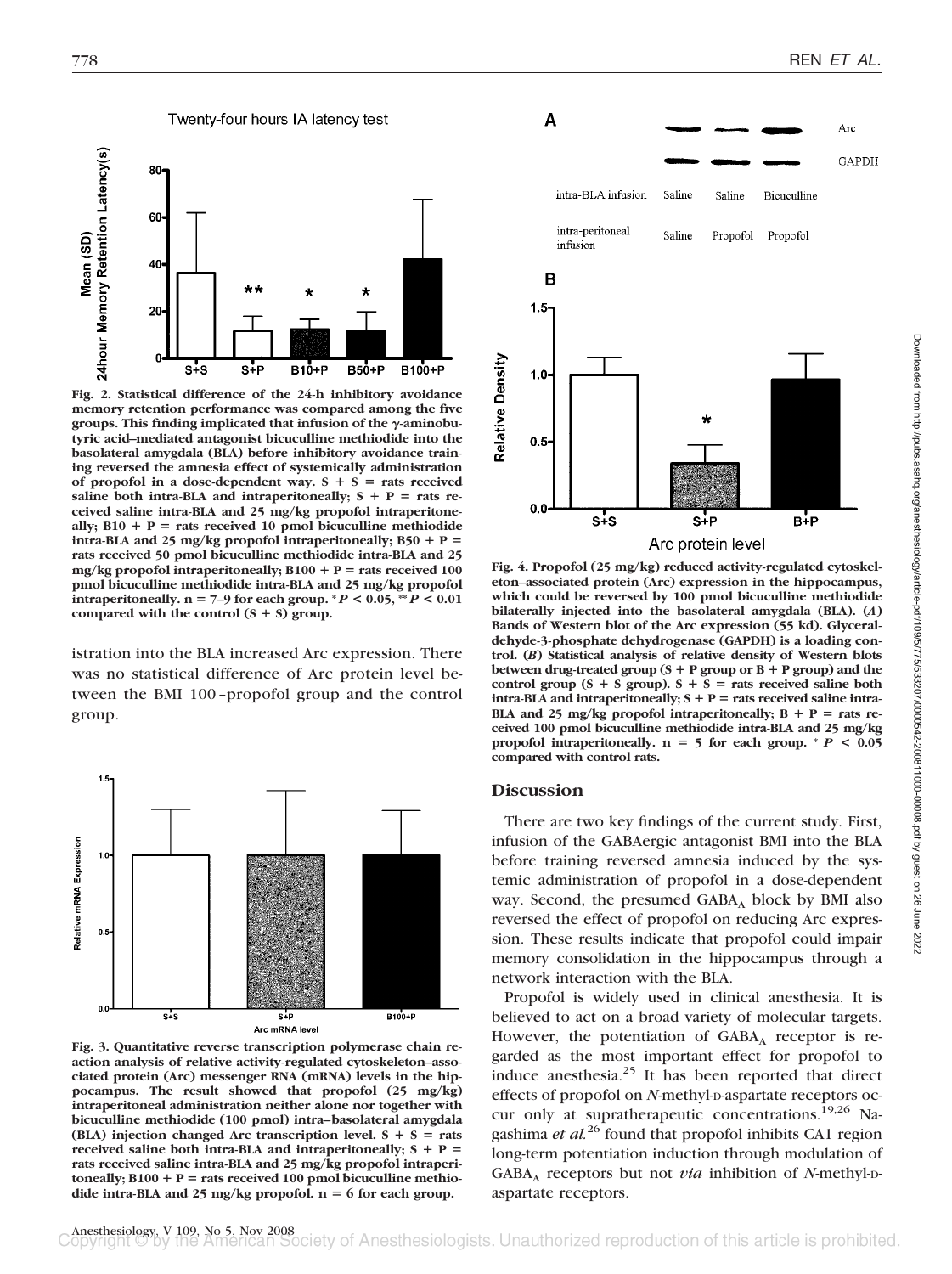As shown in the current study, once the BLA GABAergic activity was inhibited by BMI, the memory-impairing effect of systemic infusion with propofol was blocked. This result strongly supported our hypothesis that enhancing GABAergic activity within the BLA is an important prerequisite for propofol to mediate amnesia. To date, the unitary mechanism of general anesthesia gives way to "multiple sites, multiple mechanisms." And, it has also been shown that anesthetic-induced amnesia is partly mediated by anesthetic actions in the BLA.<sup>1,13,14</sup> A powerful piece of evidence is that lesions of the BLA block propofol-induced amnesia for IA learning in rats.<sup>1</sup> Furthermore, the GABAergic system of the BLA is believed to play a critical role in synaptic plasticity and memory consolidation for both positive and negative emotional experiences. Infusion of bicuculline into the BLA, but not into the central amygdaloid nucleus, could increase fear conditioning in a contextual fear paradigm of the rat, which mimics the same behavioral effect of previous exposure to a restraint session.27

The effective dose of BMI to reverse amnesia of propofol was shown to be 100 pmol in the current study. Midazolam is also a GABA agonist, and previous studies have reported that BMI administered into the amygdala both before and after training blocked midazolam-induced amnesia. Interestingly, Dickinson-Anson *et al.*28,29 found a much lower dose of bicuculline administered after training (2 pmol) than before training (56 pmol) to reverse the amnesia effect of midazolam. In addition, an even earlier study reported that intraamygdala infusion of the GABAergic agonist muscimol was 100–500 times more potent when administered after training as opposed to before training.<sup>29,30</sup> On the basis of these findings, it was hypothesized that the sensitivity of the amygdaloid GABAergic system to endogenous and exogenous ligands was increased after IA training. Hence, it is possible that a much lower dose of BMI  $(< 100$  pmol) administered after training is enough to reverse the amnesia induced by propofol. However, a contrary result was observed by O'Gorman *et al.*<sup>31</sup> They found that the dose of propofol administered by intraperitoneal injection required to impair IA memory was double after training (150 mg/kg) compared with before training (75 mg/kg). We assumed that after IA training, the sensitivity of the amygdaloid GABAergic system to ligands was transiently increased, which might have recovered to the baseline or even decreased when the intraperitoneally injected drug spread to the BLA. In any case, memory regulation efficiency differences between pretraining and posttraining drug administration, as well as such differences between systemic drug administration and local (BLA) certainly require further research.

Memory formation is a complicated process. Drugs can enhance or reduce memory *via* influencing three phases of memory processing (encoding, consolidation, and retention). It is widely accepted that propofol can induce amnesia independent of its sedation effect, *i.e.*, propofol can impair not only the acquisition phase but also the consolidation phase. $32$  In our study, both propofol and BMI were administered before training, so they might influence both memory encoding and consolidation. In future studies, we may use BMI immediately after IA training to specifically identify whether the memory consolidation impairment of propofol is mainly through enhancing the BLA GABAergic activity.

The mechanism by which propofol's regulation of BLA GABAergic activity induces amnesia is still obscure. The current study might answer this question to some extent. It was observed that propofol reduced Arc protein expression in the hippocampus. Furthermore, the largest dose of BMI that blocked propofol amnesia effect also reversed the inhibition effect of propofol on Arc expression in the hippocampus. To fully appreciate these findings, the following two points must be considered. First, it should be noted that the immediate-early genes are rapidly induced in the brain in response to synaptic activity. Among these, Arc is unique in that, after longterm potentiation produced stimulation, its mRNA is robustly induced and transported to dendrites.<sup>22,23</sup> Infusions of Arc antisense oligodeoxynucleotides into the dorsal hippocampus impaired performance of an IA  $\text{task.}^{22}$  More and more studies are continuously supporting the idea that Arc plays a key role in memory consolidation. Second, rapidly growing data have suggested that the BLA is not a storage site for many of the emotionally modulated memories<sup>8</sup> but that it can facilitate synaptic plasticity in other brain structures engaged in memory processing *via* efferent connections. Among these regions, the hippocampus is the most important site. It was proved that stimulation of the BLA, but not the central nucleus of the amygdala, facilitates long-term potentiation of perforant path inputs to the dentate gyrus.<sup>33</sup> Therefore, it seems that propofol impairs memory formation in the hippocampus *via* a network interaction with the amygdala.

Because the BLA does not project to the dentate gyrus, the BLA influence on long-term potentiation of perforant path inputs to the dentate gyrus must be indirect. It has been assumed to involve activation of noradrenergic and cholinergic cell groups projecting into the hippocampus.<sup>8,34</sup> Indeed, the  $\beta$ -adrenergic state of the BLA was also found to influence Arc expression in the hippocampus. This, in turn, affects memory consolidation of IA training.<sup>22</sup> Previous findings indicated that systemic administration of the GABAergic antagonist picrotoxin induced norepinephrine release in the amygdala.<sup>35</sup> Posttraining intra-BLA or systemic administration of a  $\beta$ -adrenergic antagonist blocks the memory-modulating effects of systemically administered GABAergic drugs.<sup>36</sup> A recent study showed that propranolol (a  $\beta$ -adrenergic antagonist) infused into the right BLA together with bicuculline blocked the bicuculline-induced contextual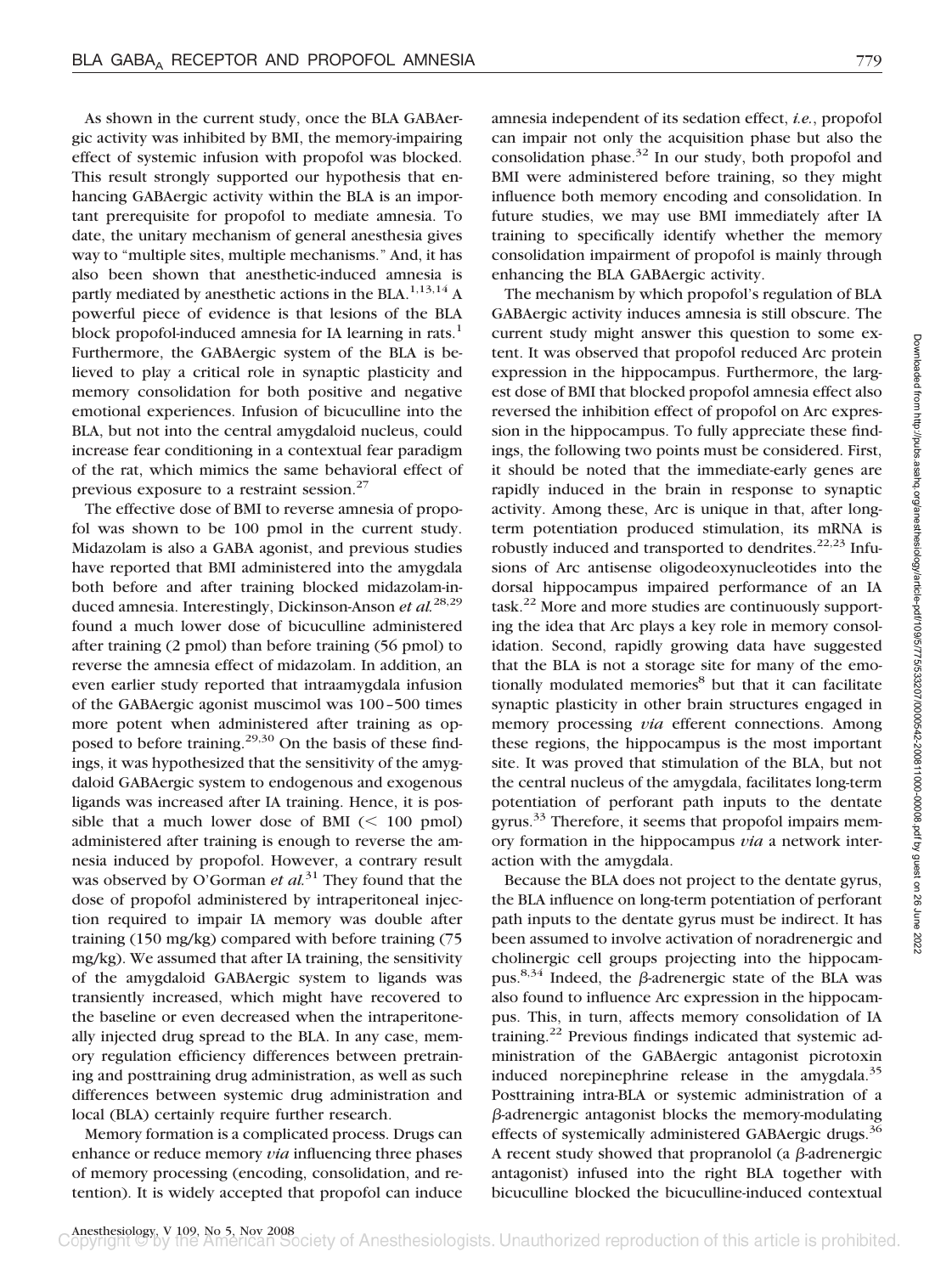fear conditioning extinction enhancement. On the other hand, norepinephrine infused into the right BLA enhanced extinction, and this effect was not blocked by coinfusions of muscimol (a GABAergic agonist).<sup>37</sup> Taken together with these findings, it seemed that GABAergic influences on memory consolidation act upstream from noradrenergic activation. Propofol might influence the BLA noradrenergic activity indirectly to modulate IA memory and Arc expression in the hippocampus. Therefore, further research is needed into the involvement of the noradrenergic state in the BLA during propofol-induced amnesia.

The last finding was that propofol was found to inhibit Arc protein expression but not reduce mRNA levels. These results were in accord with the work of McIntyre *et al.*, <sup>22</sup> who found that although both clenbuterol and lidocaine injected into the BLA significantly altered Arc protein levels in the dorsal hippocampus in trained rats, neither treatment significantly affected mRNA levels as compared with the vehicle treated hemisphere. Furthermore, Alkire's group has also observed that amnesic doses of sevoflurane could reduce hippocampal Arc protein expression of rats with IA training but not alter Arc mRNA level. $24,38$  Therefore, it seems that the modulation of Arc expression and synaptic plasticity by propofolstimulated BLA GABA, receptors occurs at a posttranscriptional level in the hippocampus.

To better appreciate the findings in the context of existing data, it should always be taken into consideration that bicuculline is not such a specific GABA blocker, as previously thought. A number of studies have questioned its selectivity in vertebrate inhibitory neurotransmission. Indeed, it also blocks mouse muscle  $\alpha\beta\gamma\delta$ , rat  $\alpha_2 \beta_4$  and  $\alpha_4 \beta_2$ , and human  $\alpha_7$  neuronal nicotinic acetylcholine receptors expressed in *Xenopus* oo- $\text{cvtes},^{39}$  which may be relevant in the BLA, and thus contributes to the effect on modulating performance in amygdala-based learning tasks. Moreover, using whole cell patch clamp recording, Zhu *et al.*<sup>40</sup> found that activation of nicotinic acetylcholine receptors in principal neurons in the BLA lead to an action potential–dependent increase in the frequency of spontaneous GABAergic currents. They also found that such effect involved predominantly  $\alpha_3\beta_4$ -containing nicotinic acetylcholine receptors subunits.<sup>40</sup> Because the effect of bicuculline on  $\alpha_3 \beta_4$  subunits is still unclear, the actual *in vivo* effect of BMI on BLA is complicated and obscure.

Finally, one limitation in our study to be noted is that the cannula location for rats used in the Arc expression analysis experiments (Western blotting and real-time reverse transcription polymerase chain reaction) could not be microscopically detected, which might introduce slight inaccuracy. However, the potential for error was decreased by two factors. One, these rats were bilaterally implanted with cannula after those for IA memory testing, so the location accuracy was greatly improved

after a large number of operations. Two, the location of the cannulae was analyzed by a group-blind examiner. Despite this limitation, the study indicates, to a certain extent, that BMI injected into the BLA reversed the inhibitory effect of propofol on Arc expression in the hippocampus.

In conclusion, the findings presented here support the hypothesis that the amnesic effect of propofol stems partly from its impairment of memory formation in the hippocampus *via* its enhancing effect on BLA GABA<sub>A</sub> receptor function.  $GABA_A$  receptor inhibition by BMI infusions into the BLA blocked propofol-induced amnesia and restored propofol-induced suppression of Arc protein expression in the hippocampus. Arc mRNA was not affected, suggesting that the modulation of Arc protein level was posttranscriptional.

The authors thank Jin-Jia Hu, Ph.D. (Associate Professor of the Department of Anatomy, Shanghai JiaoTong University School of Medicine, Shanghai, P.R. China), for help detecting needle tracks.

# **References**

1. Alkire MT, Vazdarjanova A, Dickinson-Anson H, White NS, Cahill L: Lesions of the basolateral amygdala complex block propofol-induced amnesia for inhibitory avoidance learning in rats. ANESTHESIOLOGY 2001; 95:708–15

2. Miller KW, Richards CD, Roth SH, Urban BW: Molecular and basic mechanisms of anaesthesia. Br J Anaesth 2002; 89:1–2

3. Newman S, Stygall J, Hirani S, Shaefi S, Maze M: Postoperative cognitive dysfunction after noncardiac surgery: A systematic review. ANESTHESIOLOGY 2007; 106:572–90

4. Rohan D, Buggy DJ, Crowley S, Ling FK, Gallagher H, Regan C, Moriarty DC: Increased incidence of postoperative cognitive dysfunction 24 hr after minor surgery in the elderly. Can J Anaesth 2005; 52:137–42

5. Antognini JF, Carstens EE: Anesthesia, amnesia, and the amygdala: Reducing the fear of intraoperative awareness. ANESTHESIOLOGY 2005; 102:711–2

6. Andrade J, Deeprose C, Barker I: Awareness and memory function during paediatric anaesthesia. Br J Anaesth 2008; 100:389–96

7. American Society of Anesthesiologists Task Force on Intraoperative Awareness: Practice advisory for intraoperative awareness and brain function monitoring: A report by the American Society of Anesthesiologists Task Force on Intraoperative Awareness. ANESTHESIOLOGY 2006; 104:847–64

8. Paré D: Role of the basolateral amygdala in memory consolidation. Prog Neurobiol 2003; 70:409–20

9. Paz R, Pelletier JG, Bauer EP, Paré D: Emotional enhancement of memory *via* amygdala-driven facilitation of rhinal interactions. Nat Neurosci 2006; 9:1321–9

10. Roozendaal B, Hui GK, Hui IR, Berlau DJ, McGaugh JL, Weinberger NM: Basolateral amygdala noradrenergic activity mediates corticosterone-induced enhancement of auditory fear conditioning. Neurobiol Learn Mem 2006; 86:249–55

11. Pessoa L: On the relationship between emotion and cognition. Nat Rev Neurosci 2008; 9:148–58

12. Ghashghaei HT, Barbas H: Pathways for emotion: Interactions of prefrontal and anterior temporal pathways in the amygdala of the rhesus monkey. Neuroscience 2002; 115:1261–79

13. Tomaz C, Dickinson-Anson H, McGaugh JL: Basolateral amygdala lesions block diazepam-induced anterograde amnesia in an inhibitory avoidance task. Proc Natl Acad Sci U S A 1992; 89:3615-9

14. Alkire MT, Nathan SV: Does the amygdala mediate anesthetic-induced amnesia? Basolateral amygdala lesions block sevoflurane-induced amnesia. ANES-THESIOLOGY 2005; 102:754–60

15. Alkire MT, Nathan SV, McReynolds JR: Memory enhancing effect of lowdose sevoflurane does not occur in basolateral amygdala-lesioned rats. ANESTHESI-OLOGY 2005; 103:1167–73

16. Brioni JD, Nagahara AH, McGaugh JL: Involvement of the amygdala GABAergic system in the modulation of memory storage. Brain Res 1989; 487: 105–12

17. Simmons DA, Brooks BM, Neill DB: GABAergic inactivation of basolateral amygdala alters behavioral processes other than primary reward of ventral tegmental self-stimulation. Behav Brain Res 2007; 181:110-7

18. Sebel LE, Richardson JE, Singh SP, Bell SV, Jenkins A: Additive effects of sevoflurane and propofol on  $\gamma$ aminobutyric acid receptor function. ANESTHESIOL-OGY 2006; 104:1176–83